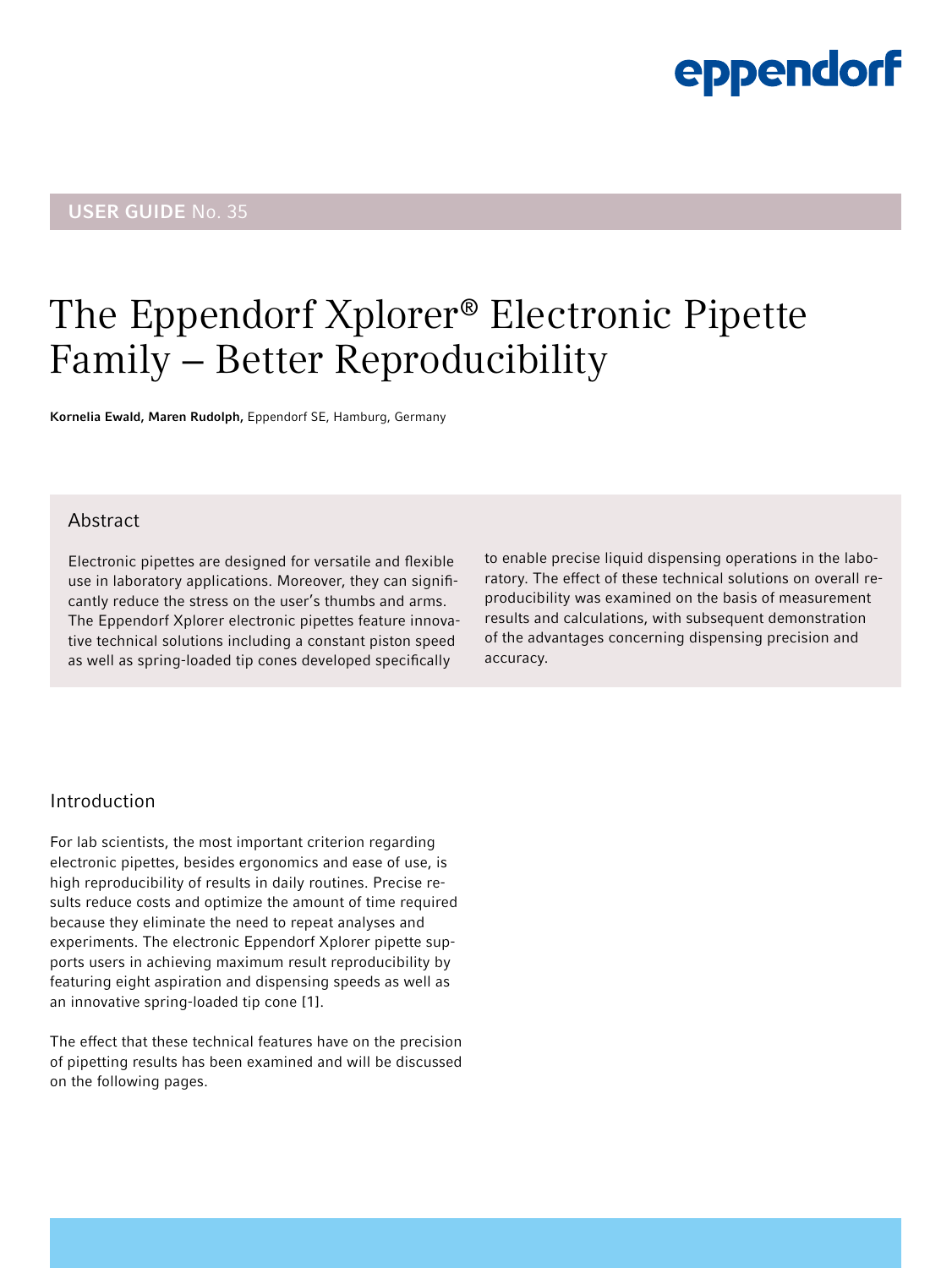#### Constant piston speed

The speed of aspiration and dispensing strongly influences accurate pipetting due to individual liquid properties. Depending on the application, Xplorer electronic pipettes can be used with different speed settings for aspirating and dispensing liquid volumes.

This enables users to determine the optimal dispensing speed for the respective application. Since each dispensing step in a series dispenses the samples with a constant speed, a much higher, user-independent reproducibility can be achieved in comparison with a mechanical pipette (fig. 1). Xplorer pipettes provides eight aspiration and dispensing speeds, so they can be individually adjusted for each liquid or application.

A constant and low speed is also relevant when it comes to the effect of shear forces on functional units such as DNA, proteins or cultured cells. An uncontrolled, fast liquid transfer can seriously affect cells and disrupt experiments.

The low speed levels available with Xplorer pipettes enable a low flow velocity, reducing shear stress for these functional units.

To take reproducibility to the next level, Eppendorf offers the VisioNize® pipette manager (sold separately), which can be used to connect the Xplorer family pipettes and remotely define their settings. It is a standalone touch server that interacts in real-time with Xplorer pipettes via WiFi technology, allowing remote feature setting and ensuring precise and reproducible pipetting results, regardless of user, liquid or experiment setup.

Overall, the above-mentioned features make the electronic Eppendorf Xplorer pipettes suitable for a wide variety of applications in molecular biology, microbiology, cell culture assays and analytical chemistry.



Fig 1: Comparison of random errors, machanical vs. electronic pipette Fig. 2: Spring-loaded tip cones



Spring-loaded tip cones ensure effortless attachment and a secure fit of the tip cones.